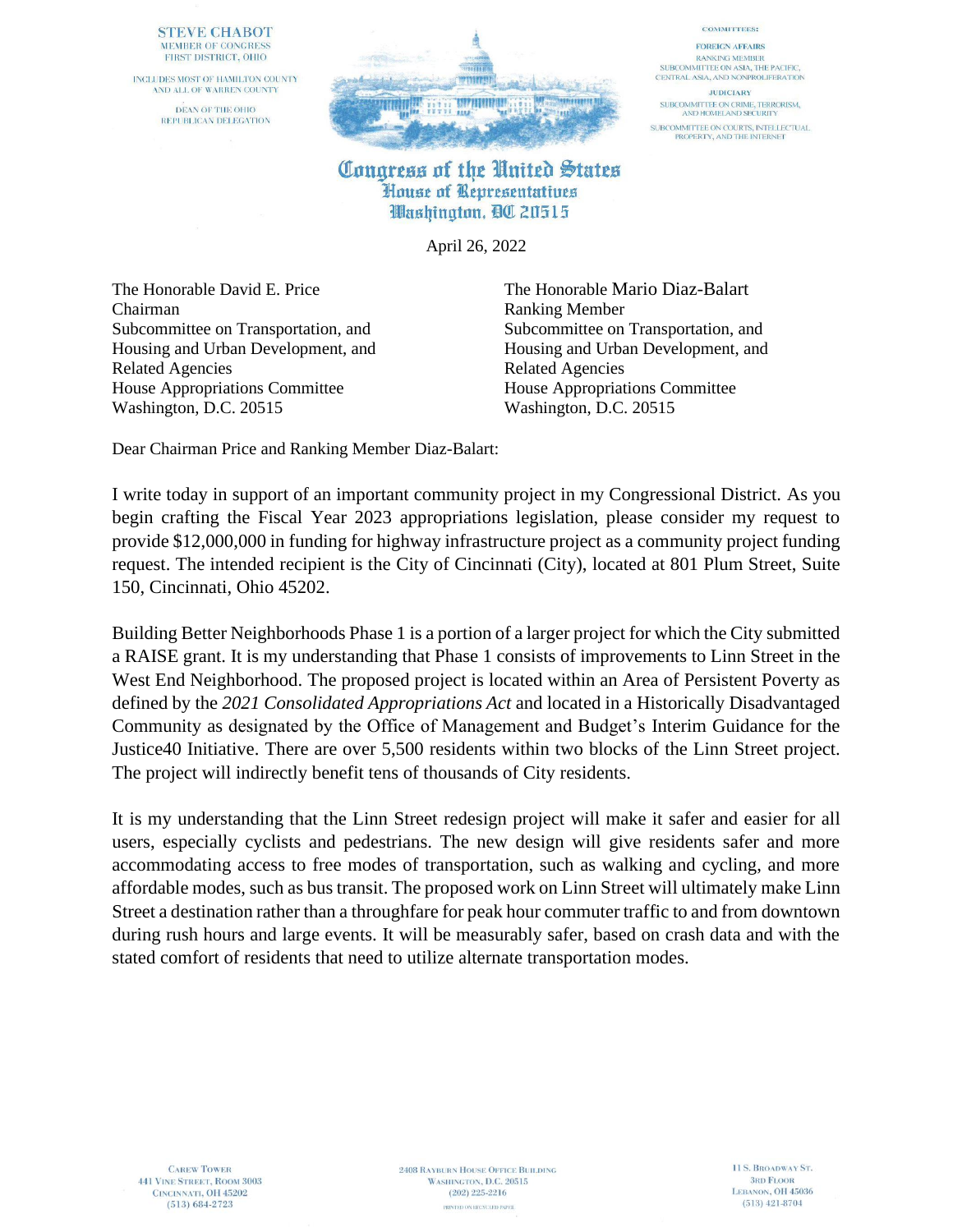As you continue to assess appropriations requests, I ask that you give every consideration of this community project in my Congressional District to promote economic development in Cincinnati, Ohio and surrounding communities. Thank you for your consideration of this important request.

Sincerely,

 $\mathcal{L}_{\mathcal{L}}$ 

Steve Chabot (OH-01) MEMBER OF CONGRESS